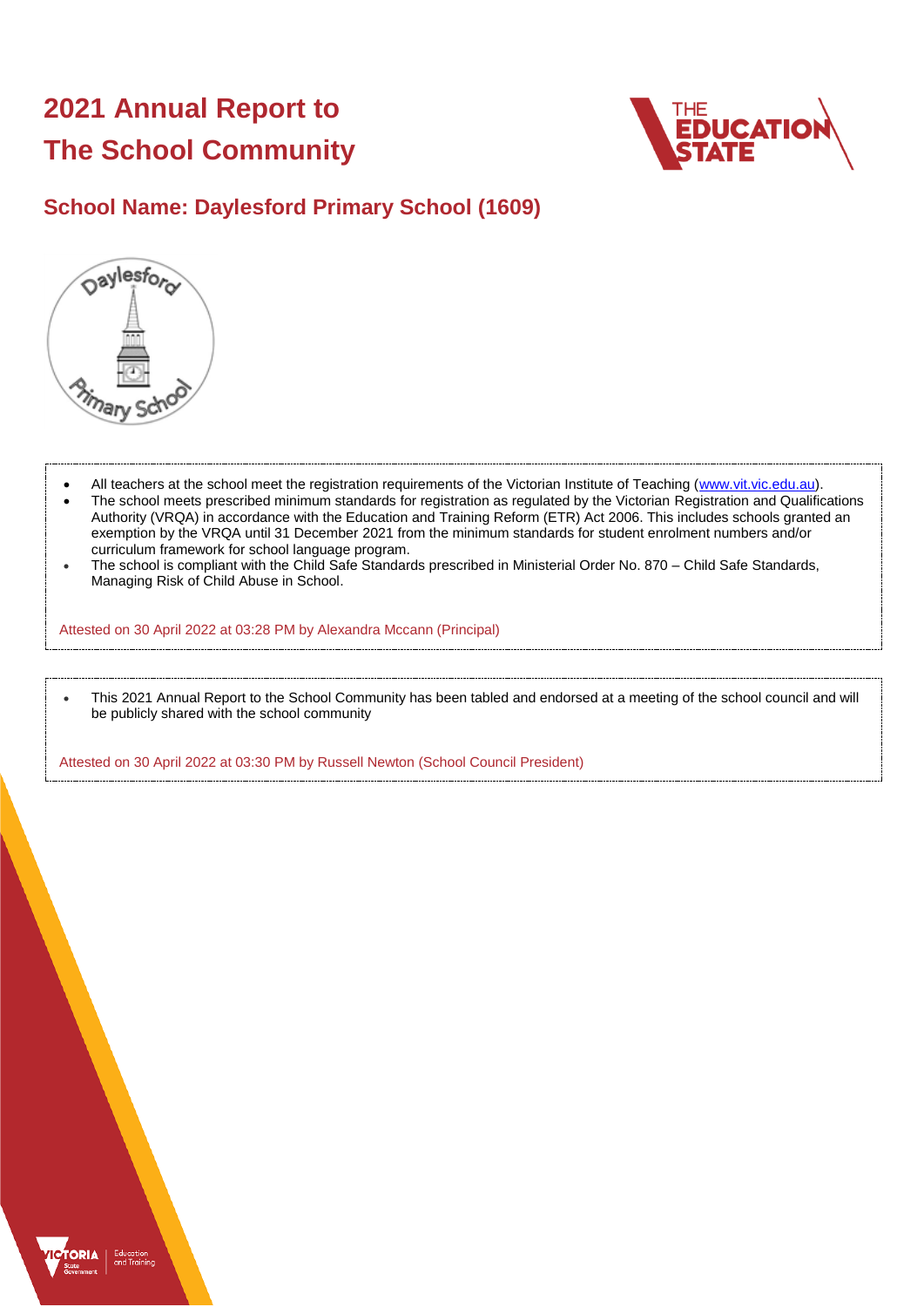

## How to read the Annual Report

## What does the *'About Our School'* commentary section of this report refer to?

The 'About our school' commentary provides a brief background on the school, an outline of the school's performance over the year and future directions.

The 'School Context' describes the school's vision, values and purpose. Details include the school's geographic location, size and structure, social characteristics, enrolment characteristics and special programs.

The 'Framework for Improving Student Outcomes (FISO)' section includes the improvement initiatives the school has selected and the progress they have made towards achieving them through the implementation of their School Strategic Plan and Annual Implementation Plan.

### What does the *'Performance Summary'* section of this report refer to?

The Performance Summary includes the following:

#### **School Profile**

- student enrolment information
- the school's 'Student Family Occupation and Education' category
- a summary of parent responses in the Parent Opinion Survey, shown against the statewide average for Primary schools
- school staff responses in the area of School Climate in the School Staff Survey, shown against the statewide average for Primary schools

#### **Achievement**

- English and Mathematics for Teacher Judgements against the curriculum
- English and Mathematics for National Literacy and Numeracy tests (NAPLAN).

#### **Engagement**

Student attendance at school

#### **Wellbeing**

Student responses to two areas in the Student Attitudes to School Survey:

- Sense of Connectedness
- Management of Bullying

Results are displayed for the latest year and the average of the last four years (where available). As NAPLAN tests were not conducted in 2020, the NAPLAN 4-year average is the average of 2018, 2019 and 2021 data in the 2021 Performance Summary.

### Considering COVID-19 when interpreting the Performance Summary

The Victorian community's experience of COVID-19, including remote and flexible learning, had a significant impact on normal school operations in 2020 and 2021. This impacted the conduct of assessments and surveys. Readers should be aware of this when interpreting the Performance Summary.

For example, in 2020 and 2021 school-based surveys ran under changed circumstances, and NAPLAN was not conducted in 2020. Absence and attendance data during this period may have been influenced by local processes and procedures adopted in response to remote and flexible learning.

Schools should keep this in mind when using this data for planning and evaluation purposes.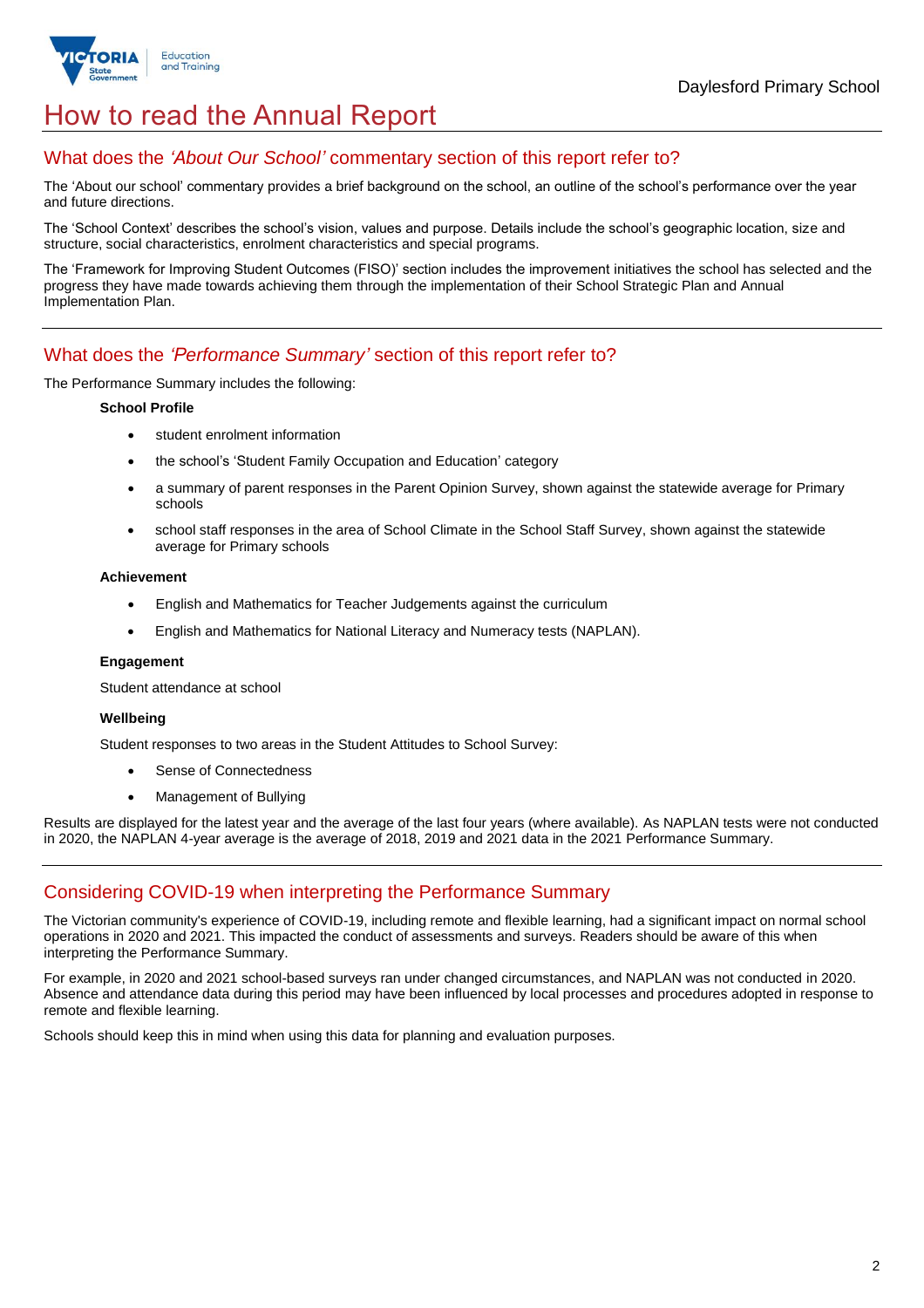

## How to read the Annual Report (continued)

### What do *'Similar Schools'* refer to?

Similar Schools are a group of Victorian government schools with similar characteristics to the school.

This grouping of schools has been created by comparing each school's socio-economic background of students, the number of non-English speaking students and the school's size and location.

## What does *'NDP'* or '*NDA*' mean?

'NDP' refers to no data being published for privacy reasons or where there are insufficient underlying data. For example, very low numbers of participants or characteristics that may lead to identification will result in an 'NDP' label.

'NDA' refers to no data being available. Some schools have no data for particular measures due to low enrolments. There may be no students enrolled in some year levels, so school comparisons are not possible.

Note that new schools only have the latest year of data and no comparative data from previous years. The Department also recognises unique circumstances in Specialist, Select Entry, English Language, Community Schools and schools that changed school type recently, where school-to-school comparisons are not appropriate.

## What is the *'Victorian Curriculum'*?

The Victorian Curriculum F–10 sets out what every student should learn during his or her first eleven years of schooling. The curriculum is the common set of knowledge and skills required by students for life-long learning, social development and active and informed citizenship.

The Victorian Curriculum is assessed through teacher judgements of student achievement based on classroom learning.

The curriculum has been developed to ensure that school subjects and their achievement standards enable continuous learning for all students, including students with disabilities.

The 'Towards Foundation Level Victorian Curriculum' is integrated directly into the curriculum and is referred to as 'Levels A to D'.

'Levels A to D' may be used for students with disabilities or students who may have additional learning needs. These levels are not associated with any set age or year level that links chronological age to cognitive progress (i.e., there is no age expected standard of achievement for 'Levels A to D').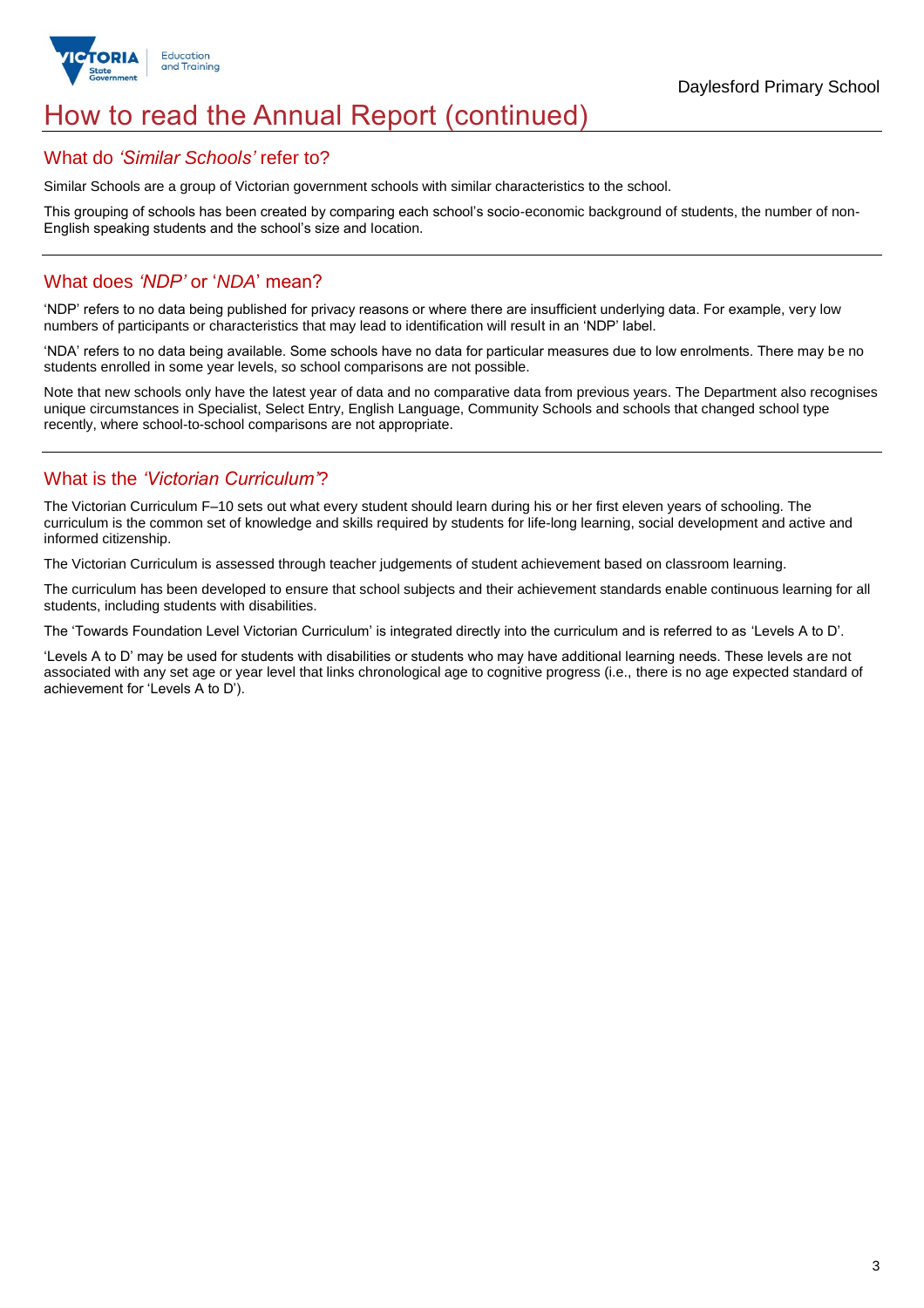



## **About Our School**

## School context

Daylesford Primary School along with our annexes Drummond Primary and Yandoit Primary (combined total of 266 students) are located in the rural townships of Daylesford, Drummond and Yandoit. Each location boasts heritage buildings, all being established after the 1850s gold rush. The school has 17 full time equivalent teachers and six full time equivalent education support staff, (one principal, one assistant principal, 22 teaching staff, and seven education support staff with a range of time fractions). Sitting within diverse, expanding communities, each location creates an environment of being friendly, inclusive, respectful, caring and supportive.

Learning and growing together is our motto, which we support with active values of respect, honesty, caring and citizenship. We provide a dynamic learning environment wherein students can develop resilience, manage their own learning and strive for their personal academic, creative and social best. Our curriculum provision is comprehensive, with specialists delivering in performing arts/choir, visual arts and Languages Other Than English (LOTE)/Italian plus a comprehensive kitchen garden program. Our classrooms are interactive and the use of ICT strengthens student engagement.

Communication between schools and school communities is valued. Opportunities for parent and community involvement are integral to our school cultures. The vibrant and enriched local culture is embraced with strong community links. We are a lead school for Respectful Relationships, a whole school approach to promote and model respect and equality.

## Framework for Improving Student Outcomes (FISO)

COVID and a change of leadership significantly impeded the momentum of work towards progressing key improvement strategies outlined in our School Strategic Plan (SSP). The established Annual Implementation Plan (AIP) teams had specific goals directly related to the SSP which they were to address when they met. Meeting structures and continual disruption resulted in slow progress and a lack of consistent implementation across the school. To address this, in 2022, a restructure of the meeting schedule and a refinement of school's learning architecture has occurred. A focus on developing the school as a Professional Learning Community (PLC) will be core work in 2022. The development of essential learnings as part of the school's Guaranteed and Viable Curriculum (GVC) is due to begin in term two 2022.

## Achievement

Teacher judgement data indicates pleasing results in both English and mathematics with outcomes above both similar schools and state. Similarly, NAPLAN top three band results indicate outcomes above both similar schools and state. Of particular note is a result nearly 20% above both similar schools and state in year five numeracy. Our four year averages in all areas are above similar schools and state. Learning gain in reading and writing was the same as similar schools and above similar schools in all other areas. Of particular note is our strong result in numeracy, 14% above similar schools and spelling, 17% above similar schools.

The school was committed to providing a quality remote learning program, when necessary, during 2021. Teachers used both synchronous and asynchronous teaching and learning techniques via seesaw and Webex. The school reflected on the 2020 remote learning program to ensure even greater success in 2021. Greater consistency, particularly related to IT platforms, was key to this success.

## **Engagement**

Attendance rates across year levels were relatively similar ranging from 90 to 93% in 2021. Our absence rate was slightly greater than similar schools (1%) and greater than state. Our four year average indicates a greater absence rate than similar schools and state. For a small group of students COVID and the periods of remote learning exacerbated existing attendance issues. To address absence rates the school calls families if a child is away for two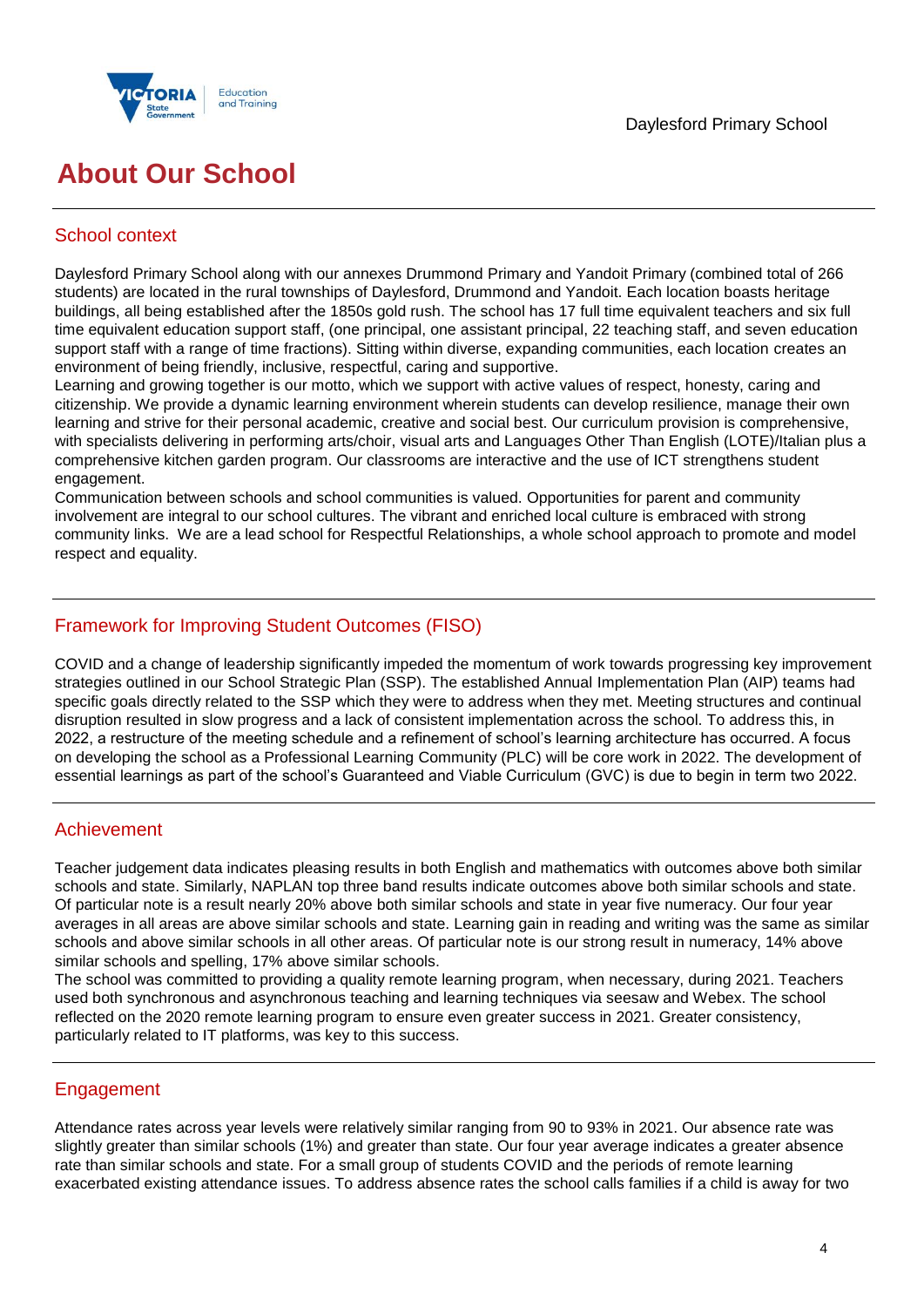

consecutive days and engages families and other relevant supports, such as KESOs, in Student Support Groups (SSGs). During the remote learning periods attendance was taken daily and where absences were occurring this was followed up by office staff and teaching staff. A range of strategies were implemented when onsite learning resumed including reintroducing structures and routines for all grade levels, celebrating coming back to school and ensuring a balance between 'settling in' time and resuming regular teaching and learning.

## **Wellbeing**

Wellbeing data indicates the school has a slightly lower endorsement of sense of connectedness as compared to similar schools and state and a slightly higher endorsement of management of bullying. The school employs a range of proactive and reactive wellbeing strategies. In 2021 the wellbeing team began work in renewing the school vision and values. Strong processes were in place to support students with challenging behaviours or when expected behaviours were not met. As a lead school for Respectful Relationships, we pride ourselves on promoting inclusion and diversity which is taught explicitly and is a 'way of being' for staff and students. During the periods of remote learning, at risk students were strongly encouraged to attend onsite and any reluctance was met with gentle but persistent persuasion. These students were supported by a roster of teachers and education support staff to undertake the work set by their class and specialist teachers.

## Finance performance and position

Daylesford Primary school appears in a deficit situation due to the fact that the school has two annexes, Yandoit and Drummond Primary Schools, therefore all three schools' annual reports are linked financially but this is not reflected in this current model or this financial statement. All three reports should be read in conjunction to have a full and accurate understanding of this financial circumstance. The student resourcing package encompassing all three sites/schools is only reflected in the Daylesford Primary school's financial statement. The funds available comparison from the previous year indicates that there has been an increase from that point when related directly to Daylesford Primary School. Declining enrolments may impact on the school's financial position over coming years. A significant factor in this situation is the lack of affordable housing for families both in the rental and buyers markets. In a town with a strong hospitality industry, it is becoming increasingly difficult for families in this industry to live and work in Daylesford with a trend towards families moving away from Daylesford where housing is more affordable.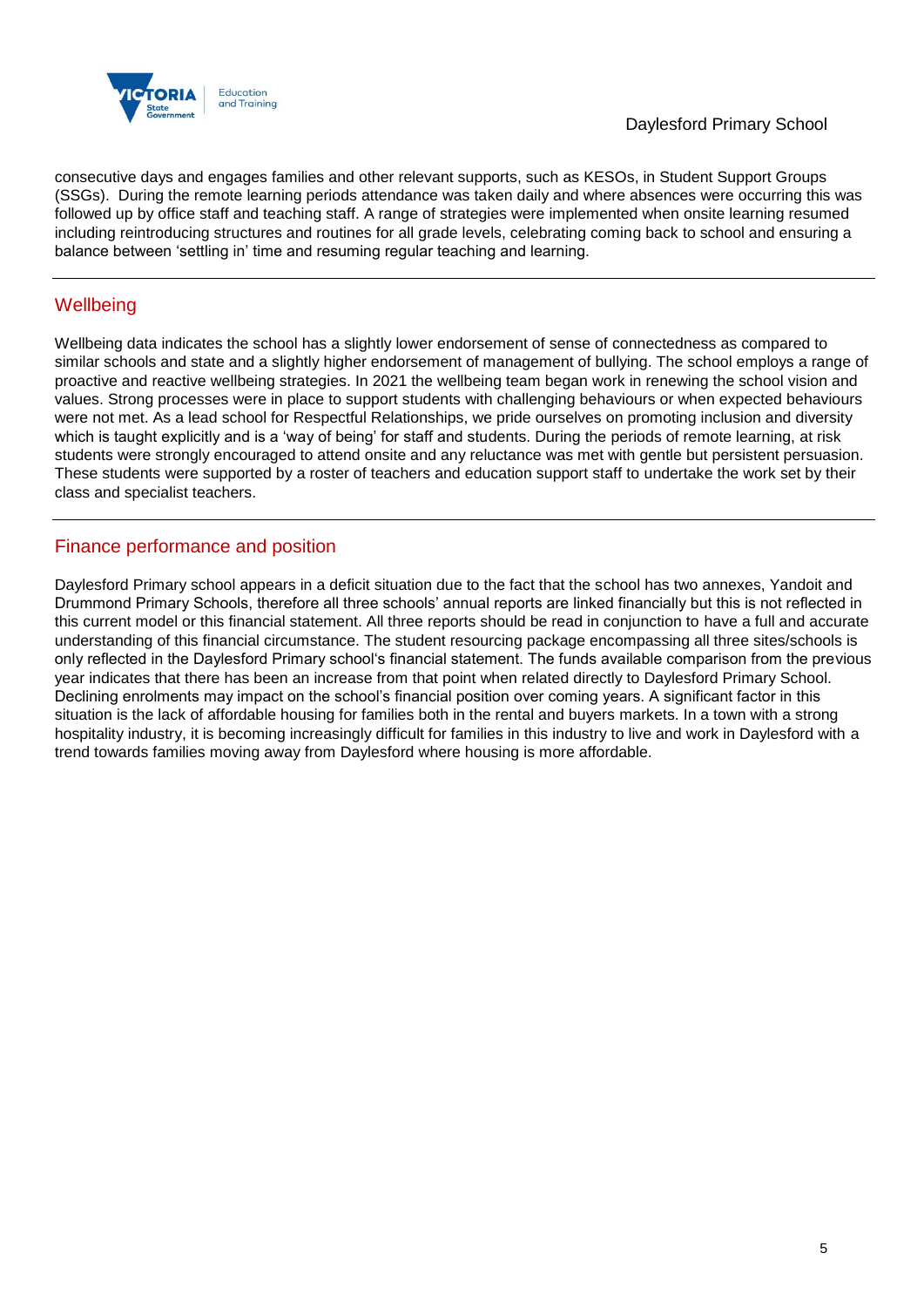

# **Performance Summary**

The Performance Summary for government schools provides an overview of how this school is contributing to the objectives of the Education State and how it compares to other Victorian government schools.

All schools work in partnership with their school community to improve outcomes for children and young people. Sharing this information with parents and the wider school community helps to support community engagement in student learning, a key priority of the Framework for Improving Student Outcomes.

Refer to the 'How to read the Annual Report' section for help on how to interpret this report.

## SCHOOL PROFILE

#### **Enrolment Profile**

A total of 254 students were enrolled at this school in 2021, 137 female and 117 male.

4 percent of students had English as an additional language and 3 percent were Aboriginal or Torres Strait Islander.

#### **Overall Socio-Economic Profile**

The overall school's socio-economic profile is based on the school's Student Family Occupation and Education index (SFOE).

SFOE is a measure of socio-educational disadvantage of a school, based on educational and employment characteristics of the parents/carers of students enrolled at the school. Possible SFOE band values are: Low, Low-Medium, Medium and High. A 'Low' band represents a low level of socio-educational disadvantage, a 'High' band represents a high level of socio-educational disadvantage.

This school's SFOE band value is: Low - Medium

#### **Parent Satisfaction Summary**

The percent endorsement by parents on their school satisfaction level, as reported in the annual Parent Opinion Survey.

Percent endorsement indicates the percent of positive responses (agree or strongly agree) from parents who responded to the survey.



#### **School Staff Survey**

The percent endorsement by staff on School Climate, as reported in the annual School Staff Survey.

Percent endorsement indicates the percent of positive responses (agree or strongly agree) from staff who responded to the survey. Data is suppressed for schools with three or less respondents to the survey for confidentiality reasons.

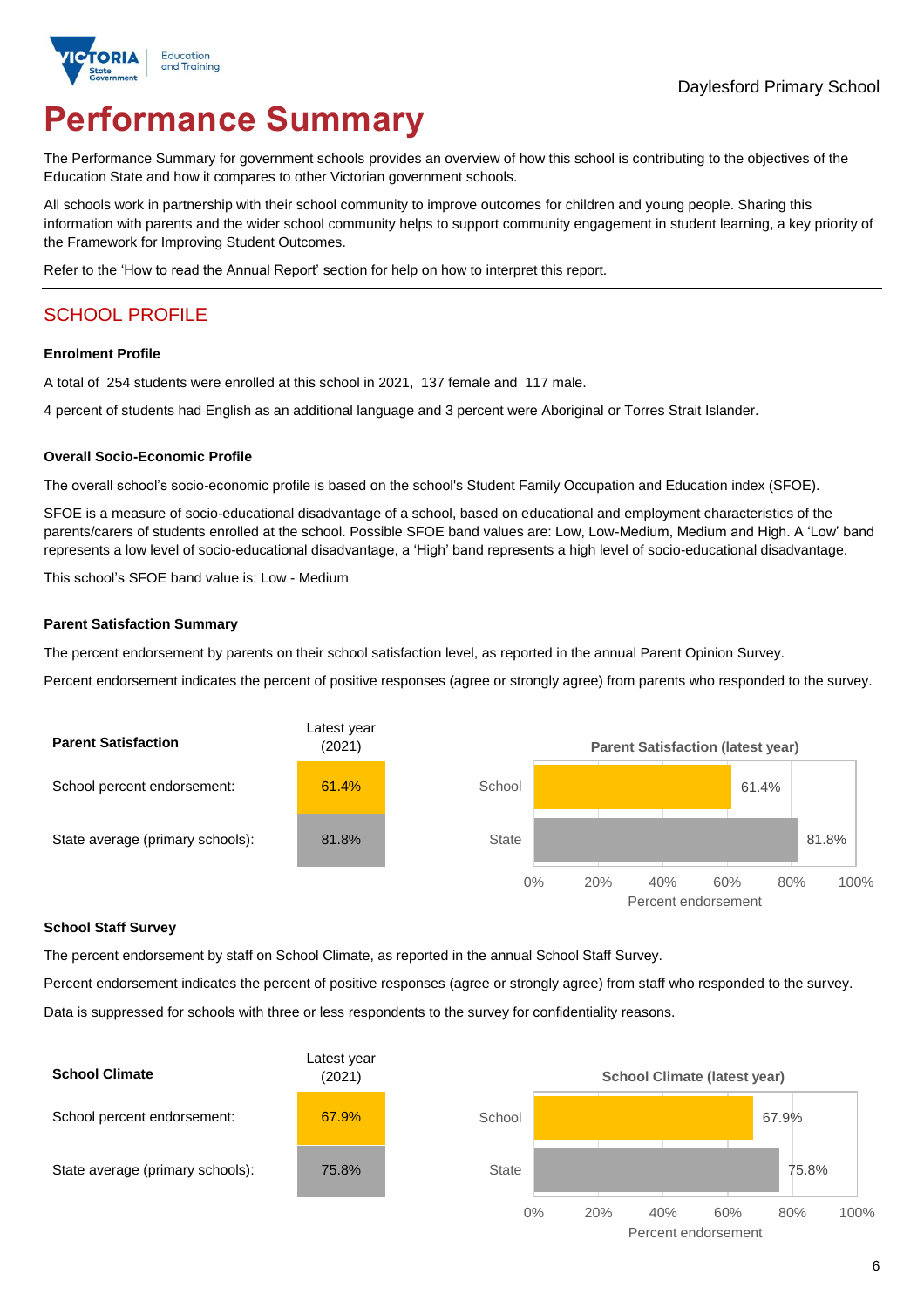

## ACHIEVEMENT

*Key: 'Similar Schools' are a group of Victorian government schools that are like this school, taking into account the school's socioeconomic background of students, the number of non-English speaking students and the size and location of the school.*

#### **Teacher Judgement of student achievement**

Percentage of students working at or above age expected standards in English and Mathematics.



Percent students at or above age expected level

| <b>Mathematics</b><br>Years Prep to 6                             | Latest year<br>(2021) |
|-------------------------------------------------------------------|-----------------------|
| School percent of students at or above age<br>expected standards: | 86.8%                 |
| Similar Schools average:                                          | 85.0%                 |
| State average:                                                    | 84.9%                 |

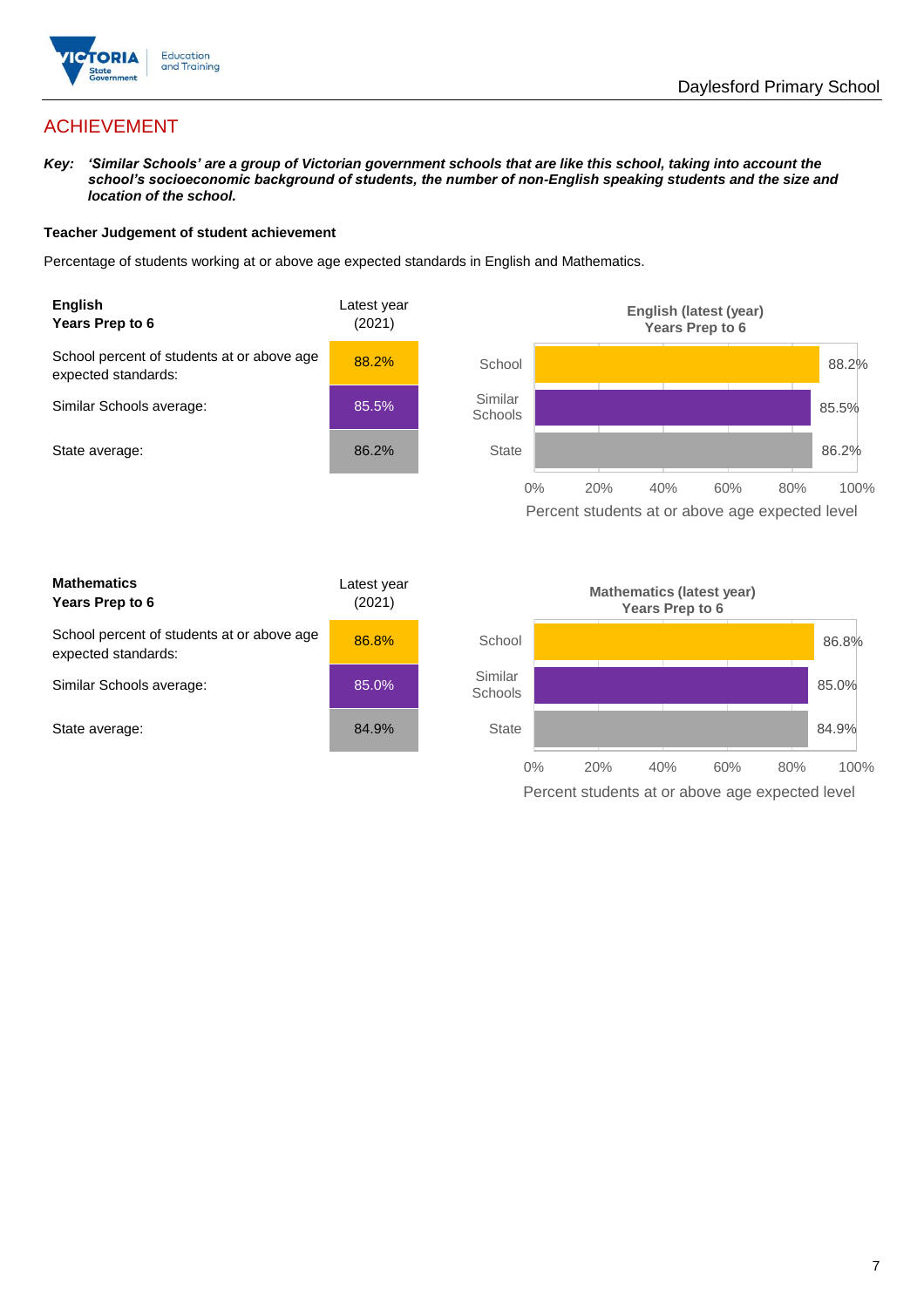

## ACHIEVEMENT (continued)

*Key: 'Similar Schools' are a group of Victorian government schools that are like this school, taking into account the school's socioeconomic background of students, the number of non-English speaking students and the size and location of the school.*

#### **NAPLAN**

Percentage of students in the top three bands of testing in NAPLAN.

Note: NAPLAN tests were not conducted in 2020, hence the 4-year average is the average of 2018, 2019 and 2021 data.

| Reading<br>Year <sub>3</sub>                      | Latest year<br>(2021) | 4-year<br>average |                    | <b>NAPLAN Reading (latest year)</b><br>Year <sub>3</sub>  |                                                              |
|---------------------------------------------------|-----------------------|-------------------|--------------------|-----------------------------------------------------------|--------------------------------------------------------------|
| School percent of students in<br>top three bands: | 78.8%                 | 77.3%             | School             |                                                           | 78.8%                                                        |
| Similar Schools average:                          | 76.1%                 | 76.3%             | Similar<br>Schools |                                                           | 76.1%                                                        |
| State average:                                    | 76.9%                 | 76.5%             | State              |                                                           | 76.9%                                                        |
|                                                   |                       |                   | $0\%$              | 20%<br>40%                                                | 60%<br>80%<br>100%<br>Percent of students in top three bands |
| <b>Reading</b><br>Year <sub>5</sub>               | Latest year<br>(2021) | 4-year<br>average |                    | <b>NAPLAN Reading (latest year)</b><br>Year <sub>5</sub>  |                                                              |
| School percent of students in<br>top three bands: | 78.7%                 | 72.2%             | School             |                                                           | 78.7%                                                        |
| Similar Schools average:                          | 71.3%                 | 68.7%             | Similar<br>Schools |                                                           | 71.3%                                                        |
| State average:                                    | 70.4%                 | 67.7%             | <b>State</b>       |                                                           | 70.4%                                                        |
|                                                   |                       |                   | $0\%$              | 20%<br>40%<br>Percent of students in top three bands      | 60%<br>80%<br>100%                                           |
| <b>Numeracy</b><br>Year 3                         | Latest year<br>(2021) | 4-year<br>average |                    | <b>NAPLAN Numeracy (latest year)</b><br>Year <sub>3</sub> |                                                              |
| School percent of students in<br>top three bands: | 71.4%                 | 70.3%             | School             |                                                           | 71.4%                                                        |
| Similar Schools average:                          | 69.7%                 | 68.8%             | Similar<br>Schools |                                                           | 69.7%                                                        |
| State average:                                    | 67.6%                 | 69.1%             | <b>State</b>       |                                                           | 67.6%                                                        |
|                                                   |                       |                   | 0%                 | 20%<br>40%                                                | 100%<br>60%<br>80%<br>Percent of students in top three bands |
| <b>Numeracy</b><br>Year 5                         | Latest year<br>(2021) | 4-year<br>average |                    | <b>NAPLAN Numeracy (latest year)</b><br>Year <sub>5</sub> |                                                              |
| School percent of students in<br>top three bands: | 84.8%                 | 73.6%             | School             |                                                           | 84.8%                                                        |
| Similar Schools average:                          | 62.2%                 | 60.2%             | Similar<br>Schools |                                                           | 62.2%                                                        |
| State average:                                    | 61.6%                 | 60.0%             | State              |                                                           | 61.6%                                                        |
|                                                   |                       |                   | $0\%$              | 20%<br>40%                                                | 60%<br>80%<br>100%                                           |

Percent of students in top three bands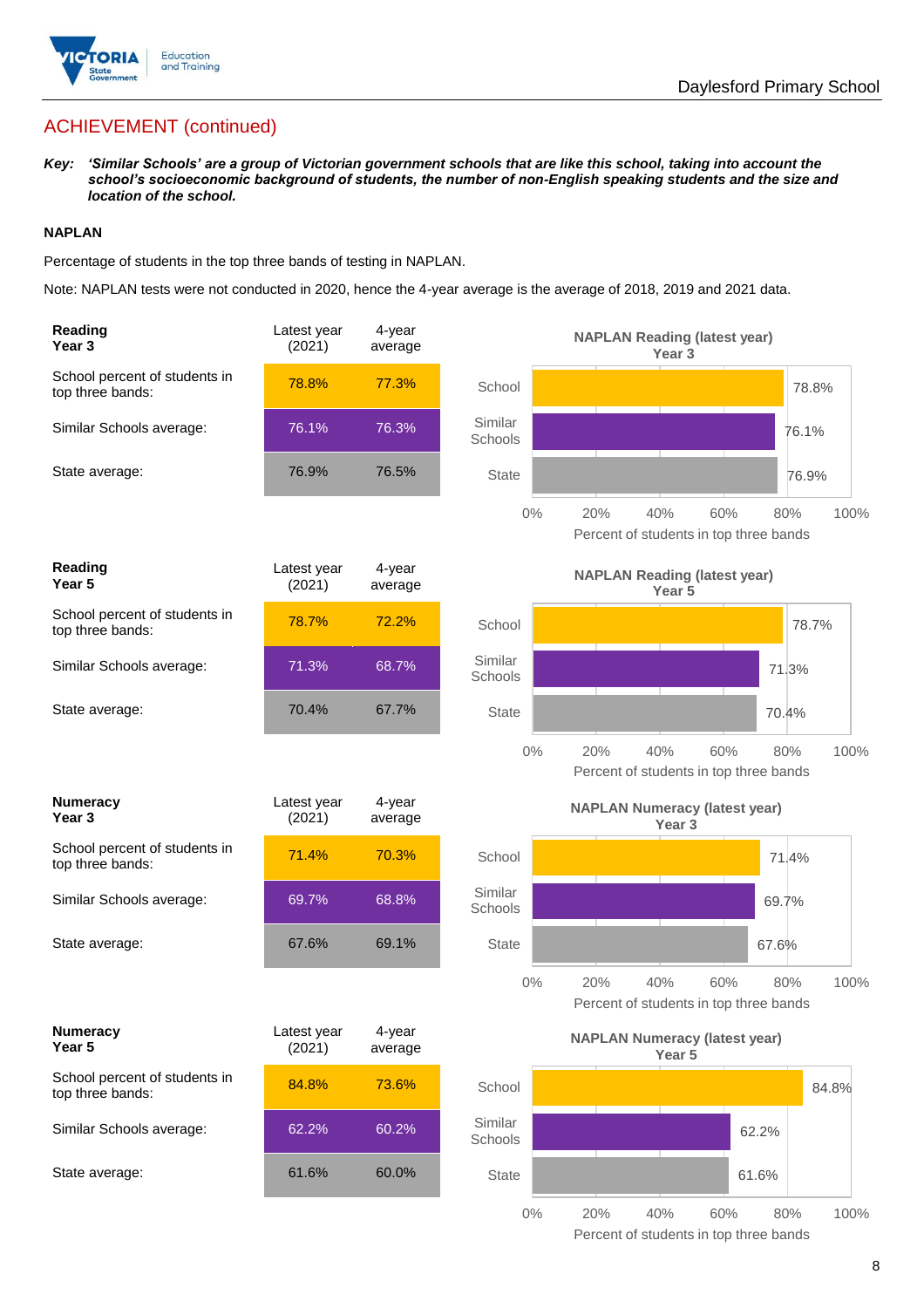

## Daylesford Primary School

## ACHIEVEMENT (continued)

#### **NAPLAN Learning Gain**

NAPLAN learning gain is determined by comparing a student's current year result relative to the results of all 'similar' Victorian students (i.e., students in all sectors in the same year level who had the same score two years prior). If the current year result is in the top 25 percent, their gain level is categorised as 'High'; middle 50 percent is 'Medium'; bottom 25 percent is 'Low'.

#### **Learning Gain Year 3 (2019) to Year 5 (2021)**

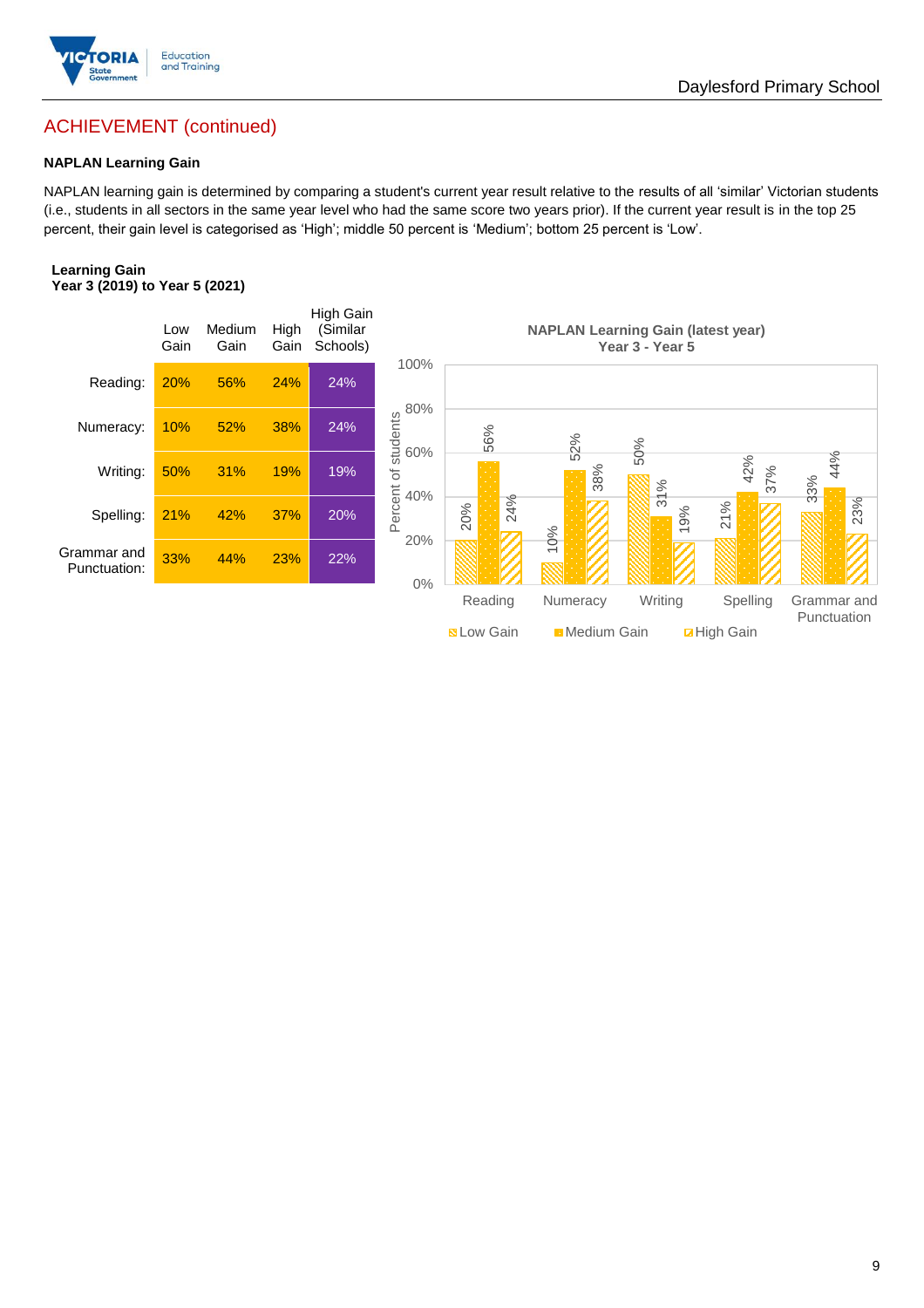

## ENGAGEMENT

*Key: 'Similar Schools' are a group of Victorian government schools that are like this school, taking into account the school's socioeconomic background of students, the number of non-English speaking students and the size and location of the school.*

#### **Average Number of Student Absence Days**

Absence from school can impact on students' learning. Common reasons for non-attendance include illness and extended family holidays. Absence and attendance data in 2020 and 2021 may have been influenced by COVID-19.



#### **Attendance Rate (latest year)**

|                                             | Prep | Year 1 | Year 2 | Year 3 | Year 4 | Year 5 | Year 6 |
|---------------------------------------------|------|--------|--------|--------|--------|--------|--------|
| Attendance Rate by year level<br>$(2021)$ : | 91%  | 92%    | 90%    | 90%    | 92%    | 93%    | 92%    |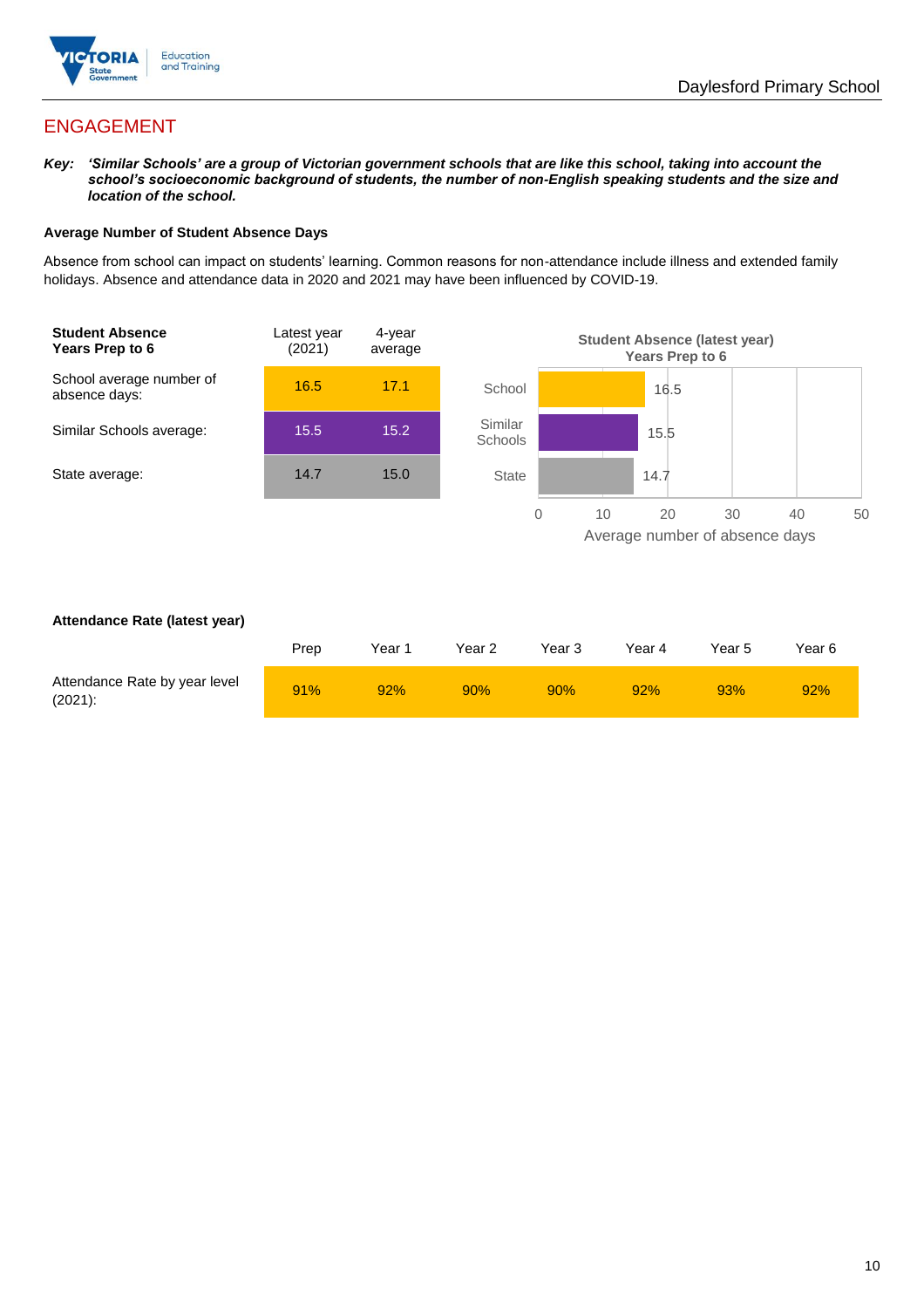

## **WELLBEING**

*Key: 'Similar Schools' are a group of Victorian government schools that are like this school, taking into account the school's socioeconomic background of students, the number of non-English speaking students and the size and location of the school.*

#### **Student Attitudes to School – Sense of Connectedness**

The percent endorsement on Sense of Connectedness factor, as reported in the Attitudes to School Survey completed annually by Victorian government school students, indicates the percent of positive responses (agree or strongly agree).



*Due to lower participation rates, differences in the timing of the survey/length of survey period and the general impact of Covid19 across 2020 and 2021, data are often not comparable with previous years or within similar school groups. Care should be taken when interpreting these results.*



#### **Student Attitudes to School – Management of Bullying**

The percent endorsement on Management of Bullying factor, as reported in the Attitudes to School Survey completed annually by Victorian government school students, indicates the percent of positive responses (agree or strongly agree).

| <b>Management of Bullying</b><br>Years 4 to 6 | Latest year<br>(2021) | 4-year<br>average |  |
|-----------------------------------------------|-----------------------|-------------------|--|
| School percent endorsement:                   | 78.6%                 | 77.5%             |  |
| Similar Schools average:                      | 78.4%                 | 79.2%             |  |
| State average:                                | 78.4%                 | 79.7%             |  |

*Due to lower participation rates, differences in the timing of the survey/length of survey period and the general impact of Covid19 across 2020 and 2021, data are often not comparable with previous years or within similar school groups. Care should be taken when interpreting these results.*

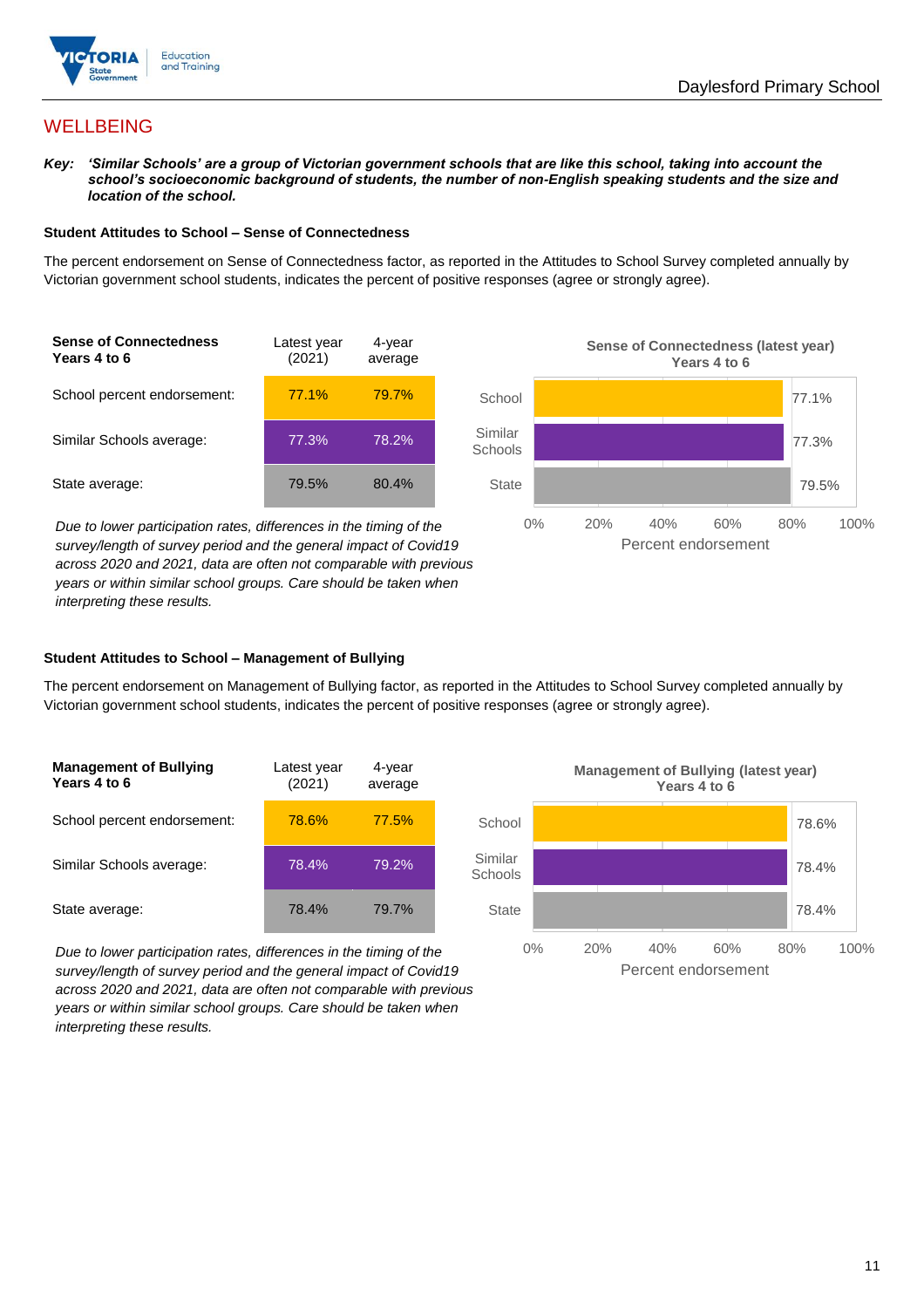

## **Financial Performance and Position**

FINANCIAL PERFORMANCE - OPERATING STATEMENT SUMMARY FOR THE YEAR ENDING 31 DECEMBER, 2021

| <b>Revenue</b>                  | <b>Actual</b> |
|---------------------------------|---------------|
| <b>Student Resource Package</b> | \$2,162,159   |
| Government Provided DET Grants  | \$514,508     |
| Government Grants Commonwealth  | \$4,281       |
| Government Grants State         | \$0           |
| <b>Revenue Other</b>            | \$135,046     |
| <b>Locally Raised Funds</b>     | \$147,235     |
| <b>Capital Grants</b>           | \$0           |
| <b>Total Operating Revenue</b>  | \$2,963,229   |

| Equity <sup>1</sup>                                 | <b>Actual</b> |
|-----------------------------------------------------|---------------|
| Equity (Social Disadvantage)                        | \$34,170      |
| Equity (Catch Up)                                   | \$0           |
| <b>Transition Funding</b>                           | \$0           |
| Equity (Social Disadvantage - Extraordinary Growth) | \$0           |
| <b>Equity Total</b>                                 | \$34,170      |

| <b>Expenditure</b>                    | <b>Actual</b> |
|---------------------------------------|---------------|
| Student Resource Package <sup>2</sup> | \$2,540,764   |
| Adjustments                           | \$0           |
| <b>Books &amp; Publications</b>       | \$2,972       |
| Camps/Excursions/Activities           | \$78,530      |
| <b>Communication Costs</b>            | \$4,580       |
| Consumables                           | \$55,853      |
| Miscellaneous Expense <sup>3</sup>    | \$4,205       |
| <b>Professional Development</b>       | \$5,363       |
| Equipment/Maintenance/Hire            | \$60,479      |
| <b>Property Services</b>              | \$106,848     |
| Salaries & Allowances <sup>4</sup>    | \$321,274     |
| <b>Support Services</b>               | \$1,775       |
| Trading & Fundraising                 | \$6,715       |
| Motor Vehicle Expenses                | \$0           |
| Travel & Subsistence                  | \$0           |
| <b>Utilities</b>                      | \$25,705      |
| <b>Total Operating Expenditure</b>    | \$3,215,063   |
| <b>Net Operating Surplus/-Deficit</b> | (\$251,834)   |
| <b>Asset Acquisitions</b>             | \$0           |

(1) The equity funding reported above is a subset of the overall revenue reported by the school.

(2) Student Resource Package Expenditure figures are as of 24 Feb 2022 and are subject to change during the reconciliation process.

(3) Miscellaneous Expenses include bank charges, administration expenses, insurance and taxation charges.

(4) Salaries and Allowances refers to school-level payroll.